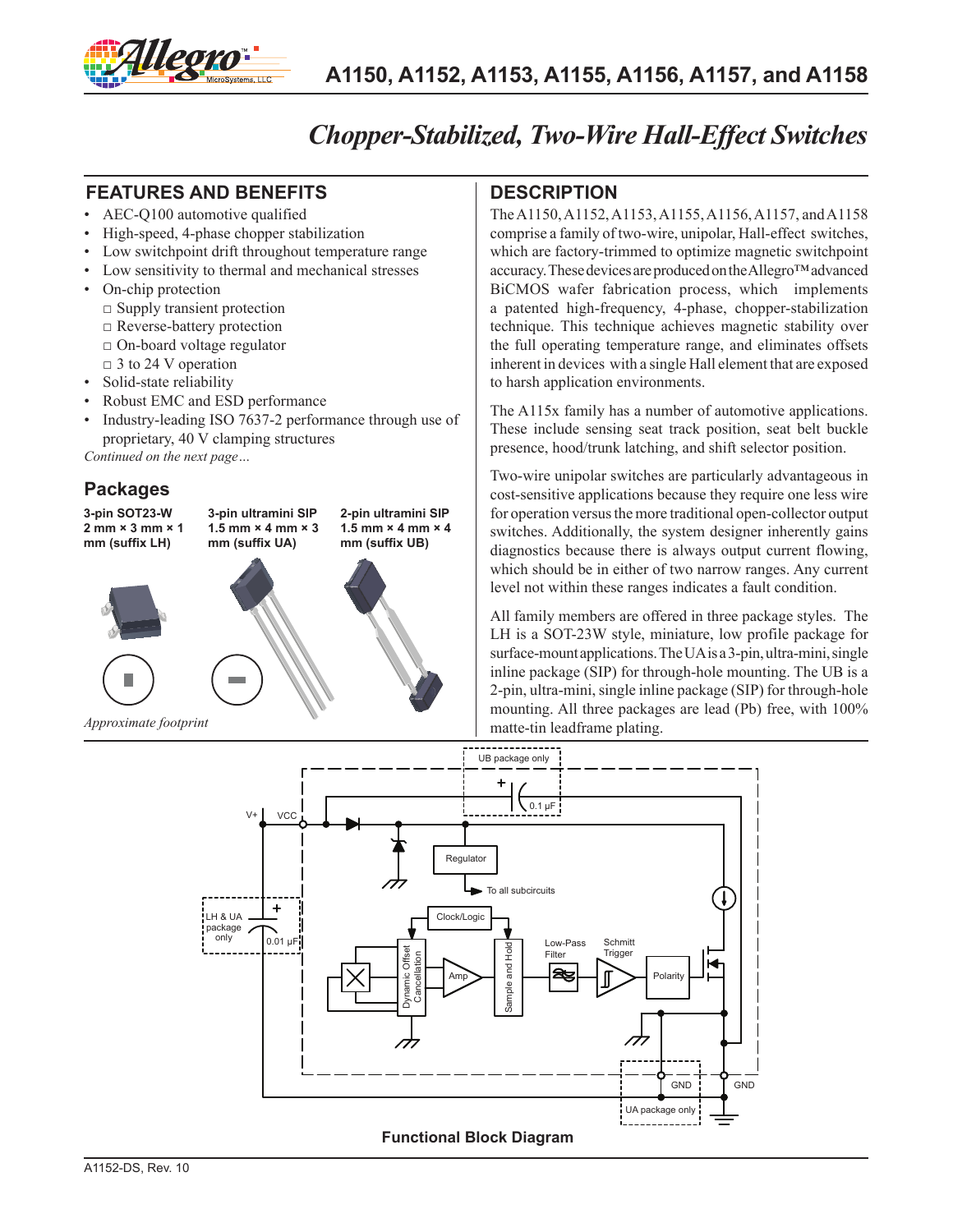# *Chopper-Stabilized, Two-Wire Hall-Effect Switches*

#### **Features and Benefits (continued)**

- Extended Operating Ambient temperature range,  $-40^{\circ}$ C to  $150^{\circ}$ C
- UB package with integrated 0.1 µF bypass capacitor

#### **Selection Guide**

| <b>Part Number</b> | Packing                         | Package                    | Output $(I_{CC})$ in<br><b>South Polarity</b><br>Field | <b>Supply Current</b><br>at $I_{\text{GCL}}$<br>(mA) | <b>Magnetic Operate</b><br>Point, $B_{OP}$<br>(G) |
|--------------------|---------------------------------|----------------------------|--------------------------------------------------------|------------------------------------------------------|---------------------------------------------------|
| A1150LLHLX-T       | 13-in. reel, 10 000 pieces/reel | 3-pin SOT23W surface mount | Low                                                    | 2 to 5                                               |                                                   |
| A1150LUA-T         | Bulk, 500 pieces/bag            | 3-pin SIP through hole     |                                                        |                                                      |                                                   |
| A1152LLHLX-T       | 13-in. reel, 10 000 pieces/reel | 3-pin SOT23W surface mount |                                                        |                                                      |                                                   |
| A1152LUA-T         | Bulk, 500 pieces/bag            | 3-pin SIP through hole     | Low                                                    | 5 to 6.9                                             | 50 to 110                                         |
| A1152LUBTN-T       | 13-in. reel, 4 000 pieces/reel  | 2-pin SIP through hole     |                                                        |                                                      |                                                   |
| A1153LLHLX-T       | 13-in. reel, 10 000 pieces/reel | 3-pin SOT23W surface mount |                                                        |                                                      |                                                   |
| A1153LUA-T         | Bulk, 500 pieces/bag            | 3-pin SIP through hole     | High                                                   | 5 to 6.9                                             |                                                   |
| A1153LUBTN-T       | 13-in. reel, 4 000 pieces/reel  | 2-pin SIP through hole     |                                                        |                                                      |                                                   |
| A1155LLHLX-T       | 13-in. reel, 10 000 pieces/reel | 3-pin SOT23W surface mount |                                                        |                                                      |                                                   |
| A1155LUA-T         | Bulk, 500 pieces/bag            | 3-pin SIP through hole     | Low                                                    | 5 to 6.9                                             |                                                   |
| A1155LUBTN-T       | 13-in. reel, 4 000 pieces/reel  | 2-pin SIP through hole     |                                                        |                                                      | 20 to 60                                          |
| A1156LLHLX-T       | 13-in. reel, 10 000 pieces/reel | 3-pin SOT23W surface mount |                                                        |                                                      |                                                   |
| A1156LUA-T         | Bulk, 500 pieces/bag            | 3-pin SIP through hole     | High                                                   | 5 to 6.9                                             |                                                   |
| A1156LUBTN-T       | 13-in. reel, 4 000 pieces/reel  | 2-pin SIP through hole     |                                                        |                                                      |                                                   |
| A1157LLHLX-T       | 13-in. reel, 10 000 pieces/reel | 3-pin SOT23W surface mount |                                                        |                                                      |                                                   |
| A1157LLHLT-T       | 7-in. reel, 3000 pieces/reel    | 3-pin SOT23W surface mount | Low                                                    |                                                      |                                                   |
| A1157LUA-T         | Bulk, 500 pieces/bag            | 3-pin SIP through hole     |                                                        | $2$ to $5$                                           | 20 to 80                                          |
| A1158LLHLX-T       | 13-in. reel, 10 000 pieces/reel | 3-pin SOT23W surface mount |                                                        |                                                      |                                                   |
| A1158LLHLT-T       | 7-in. reel, 3000 pieces/reel    | 3-pin SOT23W surface mount | High                                                   |                                                      |                                                   |
| A1158LUA-T         | Bulk, 500 pieces/bag            | 3-pin SIP through hole     |                                                        |                                                      |                                                   |

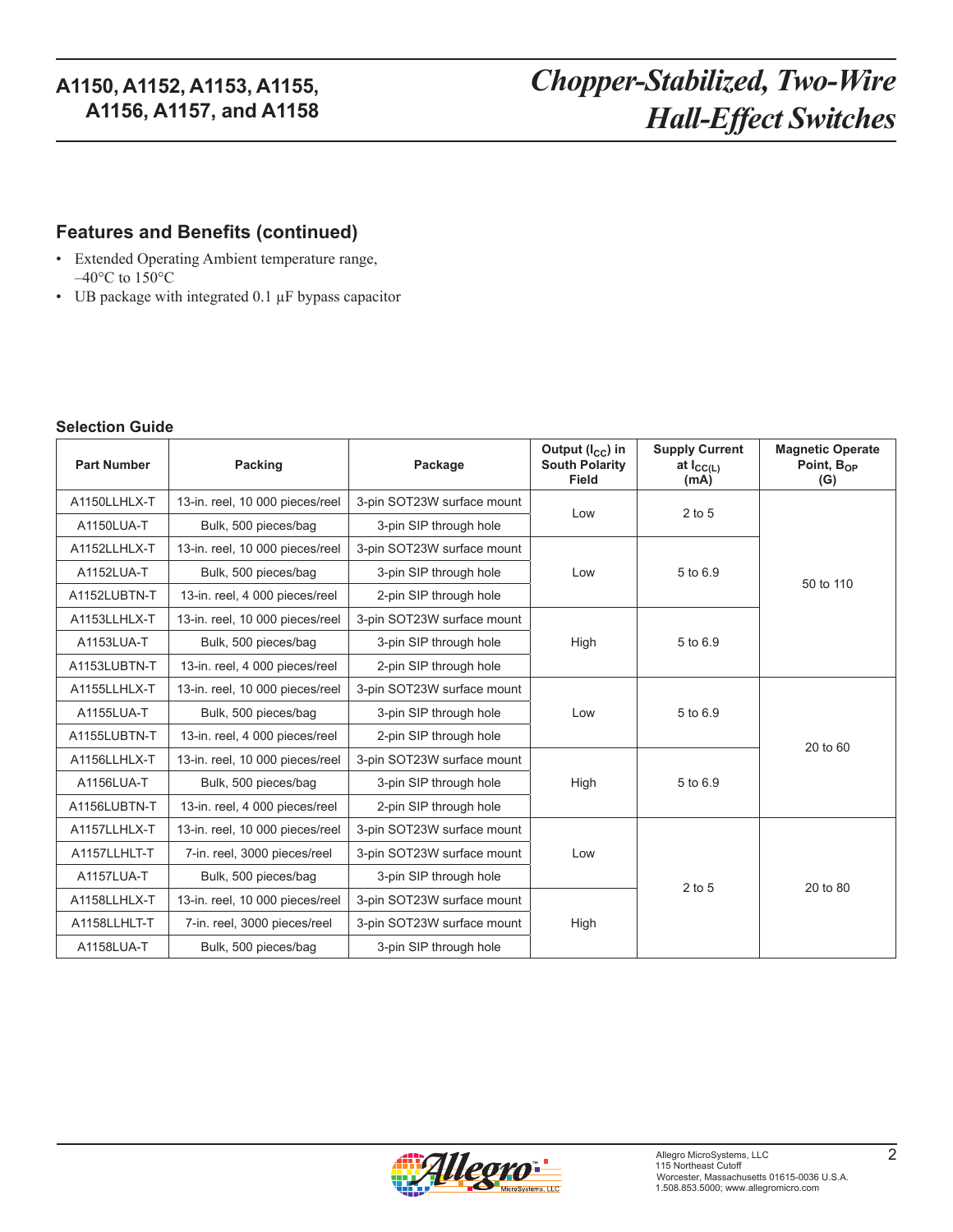# *Chopper-Stabilized, Two-Wire Hall-Effect Switches*

### **SPECIFICATIONS**

#### **Absolute Maximum Ratings**

| Characteristic                       | Symbol                                | <b>Notes</b> | Rating       | Unit         |
|--------------------------------------|---------------------------------------|--------------|--------------|--------------|
| Forward Supply Voltage               | $\rm v_{cc}$                          |              | 28           |              |
| Reverse Supply Voltage               | $\rm V_{\rm RCC}$                     |              | $-18$        |              |
| <b>Magnetic Flux Density</b>         | B                                     |              | Unlimited    | G            |
| <b>Operating Ambient Temperature</b> | Т <sub>А</sub>                        | Range L      | $-40$ to 150 | $^{\circ}$ C |
| Maximum Junction Temperature         | $\mathsf{T}_\mathsf{J}(\mathsf{max})$ |              | 165          | °C           |
| Storage Temperature                  | <sup>1</sup> stg                      |              | $-65$ to 170 | °C           |

### **Pin-Out Diagrams and Terminal List Table**



 $\boxtimes$ 1 | 2 | | 3

**LH Package UA Package**

|  |  |  |  | <b>LH and UA Terminal List Table</b> |  |  |
|--|--|--|--|--------------------------------------|--|--|
|--|--|--|--|--------------------------------------|--|--|

| <b>Number</b>  |                          | Name       | <b>Function</b>                                                                                                       |  |
|----------------|--------------------------|------------|-----------------------------------------------------------------------------------------------------------------------|--|
|                | LH package<br>UA package |            |                                                                                                                       |  |
|                | <b>VCC</b>               | VCC        | Input power supply                                                                                                    |  |
| $\mathfrak{p}$ | NC.                      | GND        | LH package: no connection,<br>it is highly recommended that<br>this pin be tied to GND<br>UA package: ground terminal |  |
| 3              | GND                      | <b>GND</b> | Ground terminal                                                                                                       |  |



**UB Package**

#### **UB Terminal List Table**

| <b>Number</b> | <b>Name</b> | <b>Function</b>    |
|---------------|-------------|--------------------|
|               | VCC         | Input power supply |
|               | GND         | Ground terminal    |

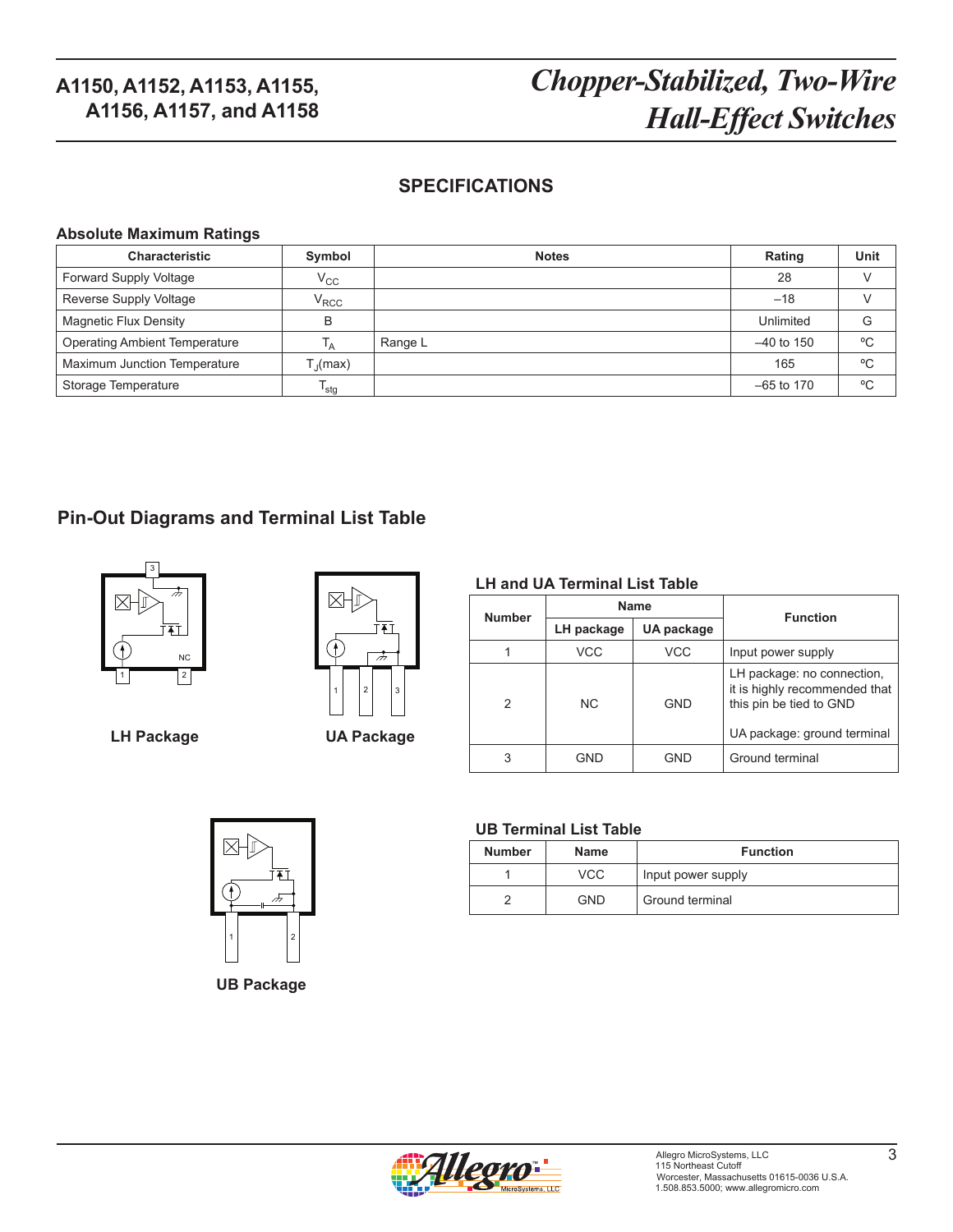# *Chopper-Stabilized, Two-Wire Hall-Effect Switches*

#### ELECTRICAL CHARACTERISTICS: valid at T<sub>A</sub> = -40°C to 150°C, T<sub>J</sub> < T<sub>J</sub>(max), C<sub>BYP</sub> = 0.01 µF, through operating supply **voltage range, unless otherwise noted**

| <b>Characteristics</b>            | Symbol                  | <b>Test Conditions</b>                                                          |                                                      |                                                            | Min.              | Typ.                                                                          | Max.              | Unit           |
|-----------------------------------|-------------------------|---------------------------------------------------------------------------------|------------------------------------------------------|------------------------------------------------------------|-------------------|-------------------------------------------------------------------------------|-------------------|----------------|
| Supply Voltage <sup>1,2</sup>     | $V_{\rm CC}$            | Operating, $T_J \le 165$ °C                                                     |                                                      |                                                            | 3.0               | —                                                                             | 24                | $\vee$         |
|                                   |                         | A1150, A1157                                                                    |                                                      | B > B <sub>OP</sub>                                        |                   |                                                                               | 5.0               | mA             |
|                                   |                         | A1158                                                                           |                                                      | $B < B_{RP}$                                               | 2.0               |                                                                               |                   |                |
|                                   | $I_{\text{CC}(L)}$      | A1152, A1155                                                                    |                                                      | $B > B_{OP}$                                               |                   |                                                                               |                   |                |
| <b>Supply Current</b>             |                         | A1153, A1156                                                                    |                                                      | $B < B_{RP}$                                               | 5                 |                                                                               | 6.9               | m <sub>A</sub> |
|                                   |                         | A1150, A1152,<br>A1155, A1157                                                   |                                                      | $B < B_{RP}$                                               | 12                |                                                                               |                   |                |
|                                   | $I_{\text{CC(H)}}$      | A1153, A1156,<br>A1158                                                          |                                                      | B > B <sub>OP</sub>                                        |                   |                                                                               | 17                | mA             |
| Supply Zener Clamp Voltage        | $V_{Z(sup)}$            | $I_{CC(L)}(max) + 3$ mA, $T_A = 25^{\circ}C$                                    |                                                      | 28                                                         |                   | $\overline{\phantom{0}}$                                                      | $\vee$            |                |
| Supply Zener Clamp Current        | $I_{Z(sup)}$            | $V_{Z(sup)} = 28 V$                                                             |                                                      |                                                            |                   | $\begin{vmatrix} I_{\text{CC}(L)}(\text{max}) \\ +3 \text{ mA} \end{vmatrix}$ | m <sub>A</sub>    |                |
| Reverse Supply Current            | $I_{\text{RCC}}$        | $V_{RCC}$ = $-18$ V                                                             |                                                      | $\qquad \qquad$                                            | $\qquad \qquad -$ | $-1.6$                                                                        | mA                |                |
| Output Slew Rate <sup>3</sup>     | di/dt                   | LH<br>and<br><b>UA</b>                                                          |                                                      | No bypass capacitor, capacitance of<br>probe $C_S = 20 pF$ |                   | 90                                                                            | $\qquad \qquad -$ | $mA/\mu s$     |
|                                   |                         | Integrated bypass capacitor,<br><b>UB</b><br>capacitance of probe $C_S = 20$ pF |                                                      |                                                            | 0.22              | $\qquad \qquad -$                                                             | mA/µs             |                |
| <b>Chopping Frequency</b>         | $\mathsf{f}_\mathsf{c}$ |                                                                                 |                                                      |                                                            | 700               |                                                                               | kHz               |                |
| Power-Up Time <sup>4,5</sup>      | $t_{on}$                |                                                                                 | $B > B_{OP} + 10 G$<br>A1150, A1152,<br>A1155, A1157 |                                                            |                   |                                                                               | 25                |                |
|                                   |                         | A1153, A1156,<br>$B < B_{RP} - 10 G$<br>A1158                                   |                                                      |                                                            |                   |                                                                               | μs                |                |
| Power-Up State <sup>2,4,6,7</sup> | <b>POS</b>              |                                                                                 |                                                      | $t_{on}$ < $t_{on}$ (max), $V_{CC}$ slew rate > 25 mV/µs   |                   | $I_{\text{CC(H)}}$                                                            | —                 |                |

 $^{1}V_{CC}$  represents the generated voltage between the VCC pin and the GND pin.<br><sup>2</sup>The V<sub>CC</sub> slew rate must exceed 600 mV/ms from 0 to 3 V. A slower slew rate through this range can affect device performance.<br><sup>3</sup>Measured

4Power-Up Time is measured without and with bypass capacitor of 0.01 µF. Adding a larger bypass capacitor would cause longer Power-Up Time.

5Guaranteed by characterization and design.

6Power-Up State as defined is true only with a V<sub>CC</sub> slew rate of 25 mV/µs or greater.<br>7For t > t<sub>on</sub> and B<sub>RP</sub> < B < B<sub>OP</sub>, Power-Up State is not defined.

#### MAGNETIC CHARACTERISTICS<sup>1:</sup> Valid at T<sub>A</sub> = -40°C to 150°C, T<sub>J</sub> < T<sub>J</sub> (max), unless otherwise noted

| <b>Characteristics</b>          | Symbol    |                     | Min. | Typ. | Max. | Unit <sup>2</sup> |
|---------------------------------|-----------|---------------------|------|------|------|-------------------|
|                                 | $B_{OP}$  | A1150, A1152, A1153 | 50   | —    | 110  | G                 |
| <b>Magnetic Operating Point</b> |           | A1155, A1156        | 20   |      | 60   | G                 |
|                                 |           | A1157, A1158        | 20   |      | 80   | G                 |
|                                 | $B_{RP}$  | A1150, A1152, A1153 | 45   |      | 105  | G                 |
| Magnetic Release Point          |           | A1155, A1156        | 10   |      | 55   | G                 |
|                                 |           | A1157, A1158        | 10   |      | 60   | G                 |
| <b>Hysteresis</b>               | $B_{HYS}$ |                     | 5    |      | 30   | G                 |

1Relative values of B use the algebraic convention, where positive values indicate south magnetic polarity, and negative values indicate north magnetic polarity; therefore greater B values indicate a stronger south polarity field (or a weaker north polarity field, if present). 2 1 G (gauss) = 0.1 mT (millitesla).

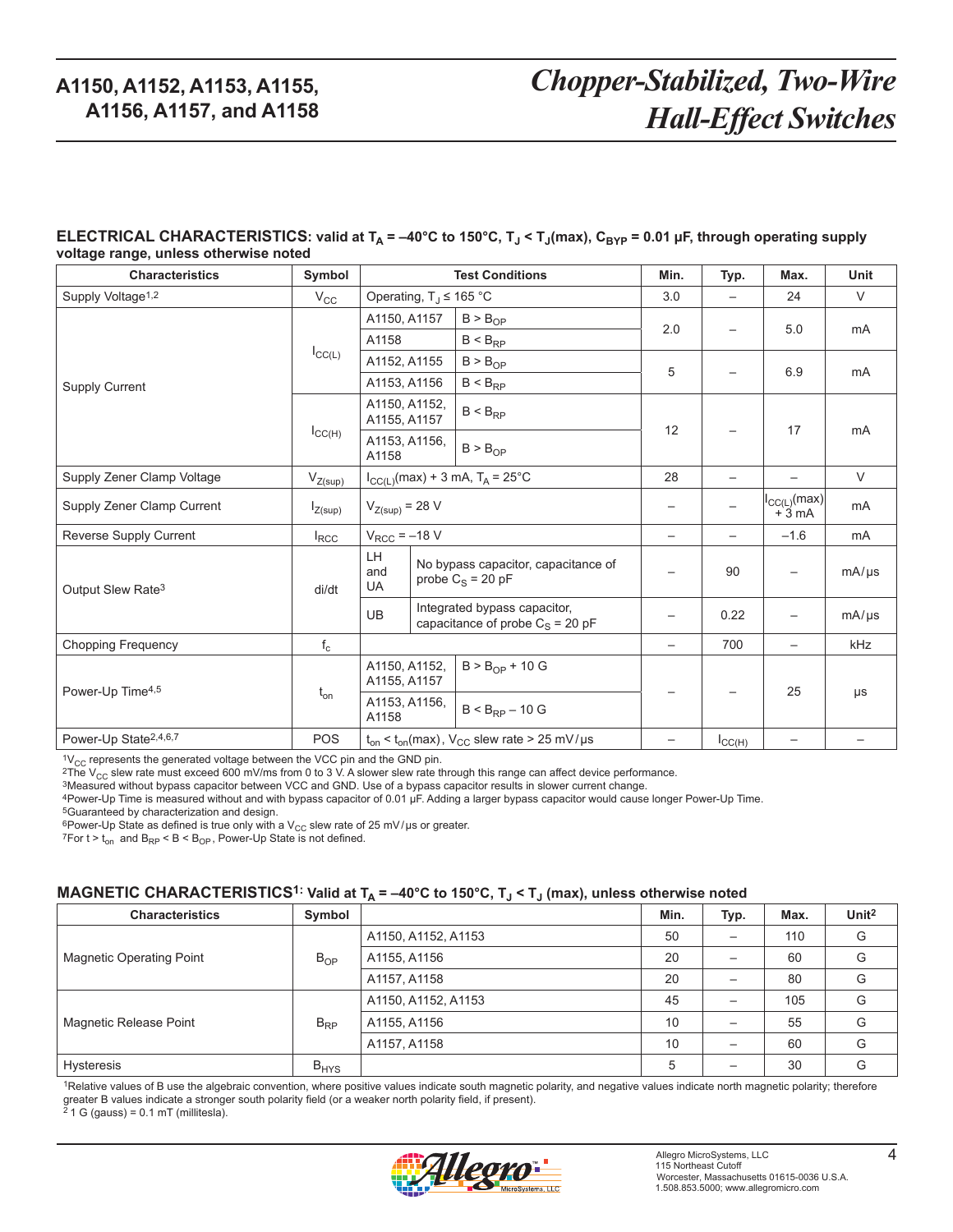# *Chopper-Stabilized, Two-Wire Hall-Effect Switches*

#### **THERMAL CHARACTERISTICS: may require derating at maximum conditions; see application information**

| <b>Characteristic</b>      | Symbol          | <b>Test Conditions*</b>                                                         | Value | <b>Unit</b> |
|----------------------------|-----------------|---------------------------------------------------------------------------------|-------|-------------|
|                            | $R_{\theta JA}$ | Package LH, on 1-layer PCB with copper limited to solder pads                   | 228   | °C/W        |
| Package Thermal Resistance |                 | Package LH, on 2-layer PCB with 0.463 in. <sup>2</sup> of copper area each side |       | °C/W        |
|                            |                 | Package UA, on 1-layer PCB with copper limited to solder pads                   | 165   | °C/W        |
|                            |                 | Package UB, on 1-layer PCB with copper limited to solder pads                   | 213   | °C/W        |

\*Additional thermal information available on the Allegro website



**Power Dissipation versus Ambient Temperature LH and UA Power Dissipation versus Ambient Temperature UB Power Dissipation versus Ambient Temperature**







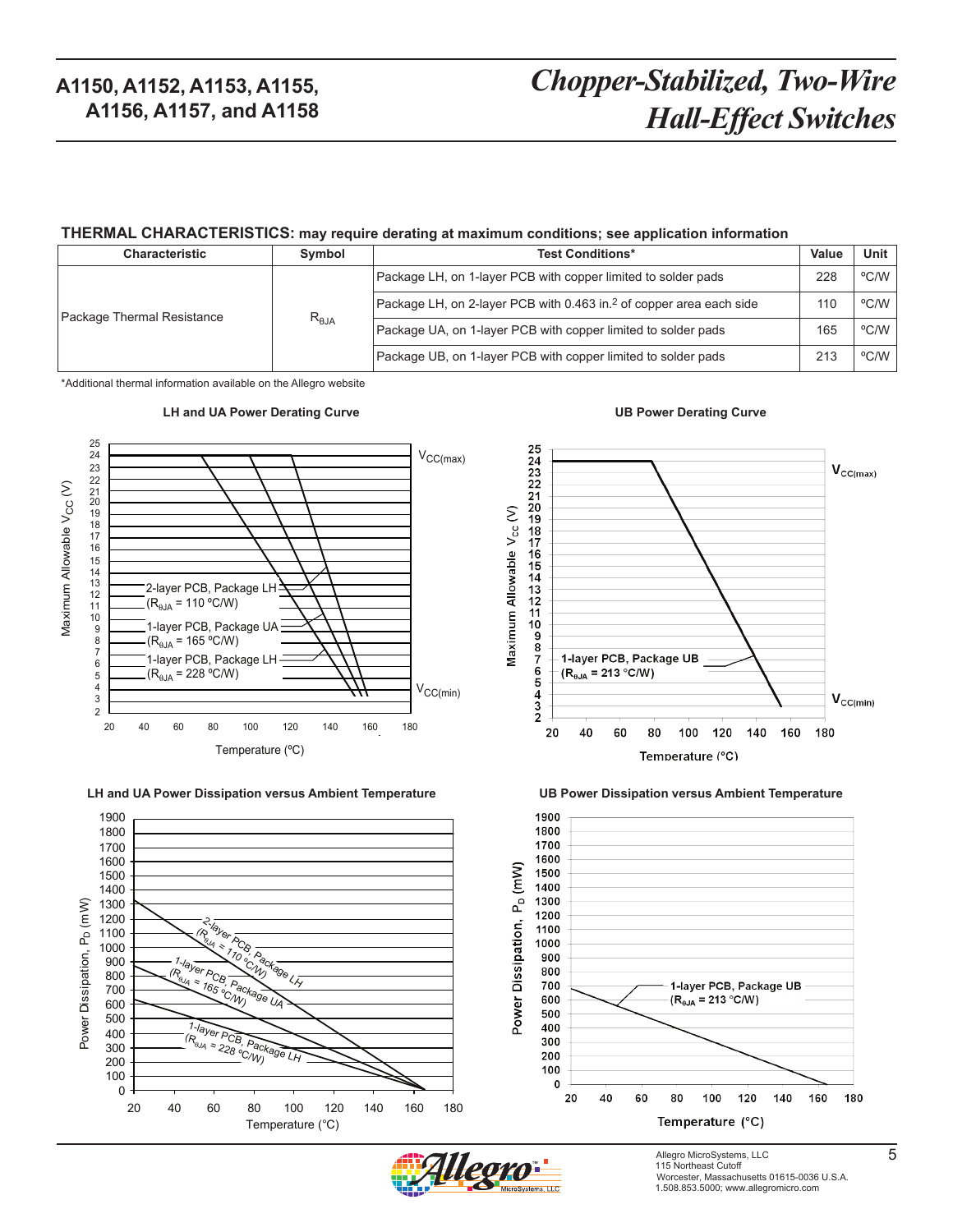# *Chopper-Stabilized, Two-Wire Hall-Effect Switches*

#### **CHARACTERISTIC PERFORMANCE**



**Average Supply Current (Low) versus Temperature** A1150/A1157/A1158



**Average Supply Current (High) versus Temperature** A1150/A1152/A1153/A1155/A1156/A1157/A1158



**Average Supply Current (Low) versus Supply Voltage** A1152/A1153/A1155/A1156



**Average Supply Current (Low) versus Supply Voltage** A1150/A1157/A1158



**Average Supply Current (High) versus Supply Voltage** A1150/A1152/A1153/A1155/A1156/A1157/A1158



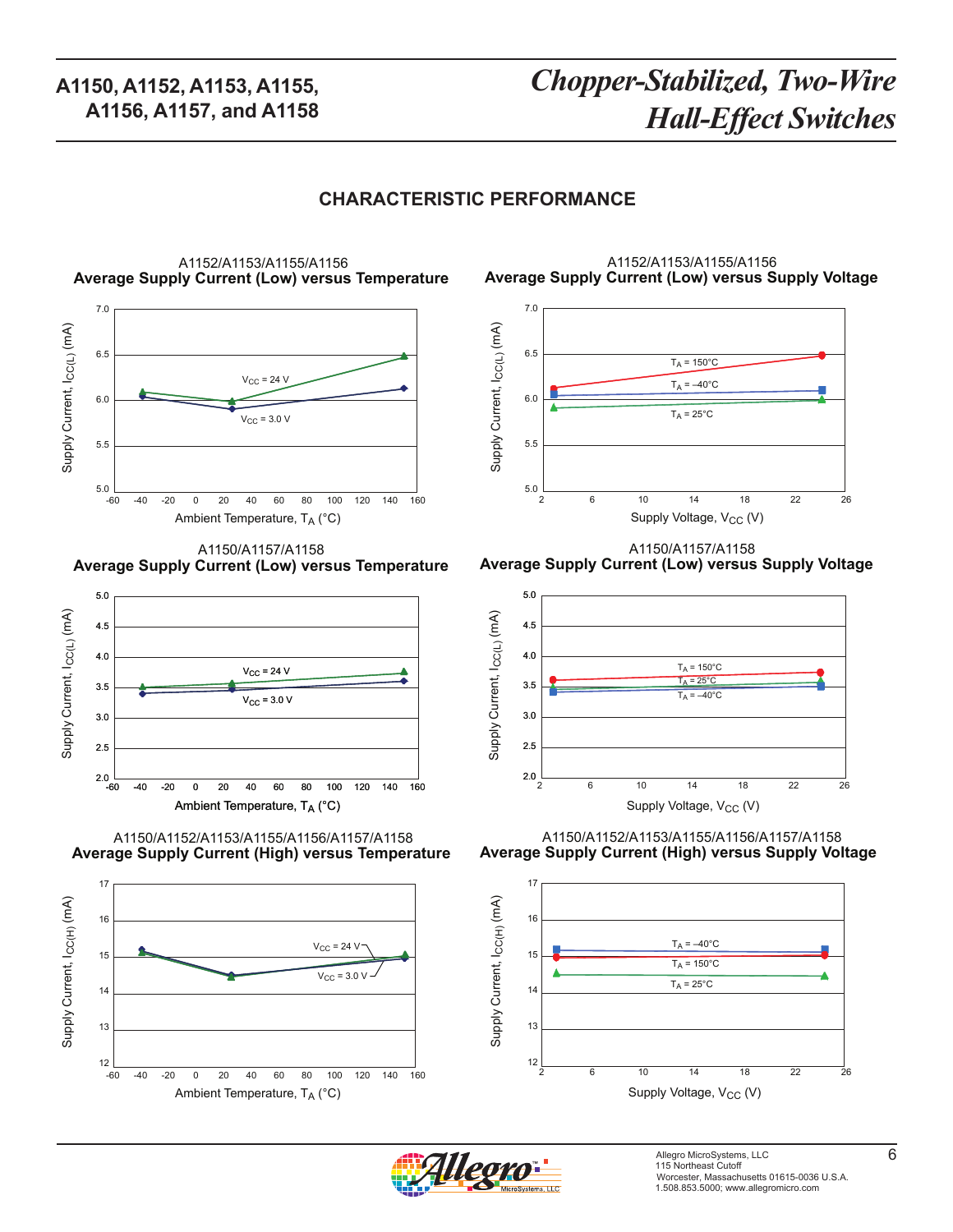# *Chopper-Stabilized, Two-Wire Hall-Effect Switches*



A1150/A1152/A1153

**Average Release Point versus Temperature** A1150/A1152/A1153



**Average Switchpoint Hysteresis versus Temperature**



**Average Operate Point versus Temperature** A1155/A1156



**Average Release Point versus Temperature** A1155/A1156



**Average Switchpoint Hysteresis versus Temperature** A1155/A1156 A1150/A1152/A1153/A1155/A1156/A1157/A1158 **A1150/A1152/A1153 A1155/A1156**





Applied Flux Density at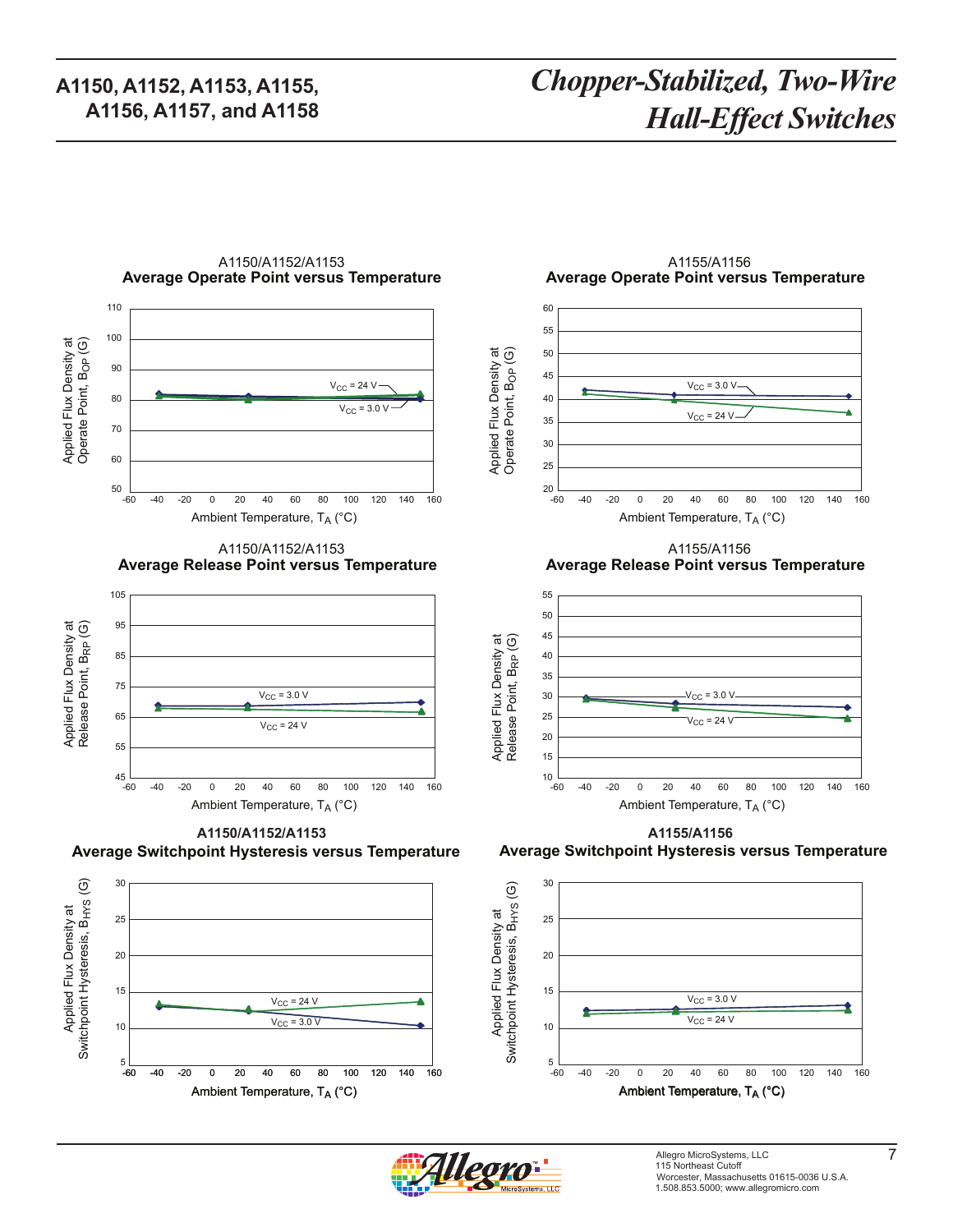# *Chopper-Stabilized, Two-Wire Hall-Effect Switches*

#### **FUNCTIONAL DESCRIPTION**

The A1150, A1152, A1155, and A1157 output,  $I_{CC}$ , switches low after the magnetic field at the Hall sensor IC exceeds the operate point threshold,  $B_{OP}$ . When the magnetic field is reduced to below the release point threshold,  $B_{RP}$ , the device output goes high. This is shown in Figure 1, panel A.

In the case of the reverse output polarity, as in the A1153, A1156, and A1158, the device output switches high after the magnetic

> B OP BRP **B**<sub>HYS</sub>  $I_{\text{CC(H)}}$ IC C  $I_{CC(L)}$ S witch to Lo w Switch to 등<br>도 B– , i in B+ I+ 0

**(A) Hysteresis curve for A1150, A1152, A1155, and A1157**

#### field at the Hall sensor IC exceeds the operate point threshold,  $B_{OP}$ . When the magnetic field is reduced to below the release point threshold,  $B_{RP}$ , the device output goes low (panel B).

The difference between the magnetic operate and release points is called the hysteresis of the device,  $B<sub>HYS</sub>$ . This built-in hysteresis allows clean switching of the output even in the presence of external mechanical vibration and electrical noise.



**(B) Hysteresis curve for A1153, A1156, and A1158**

#### **Figure 1: Alternative Switching Behaviors Available in the A115x Device Family.**

**On the horizontal axis, the B+ direction indicates increasing south polarity magnetic field strength, and the B– direction indicates decreasing south polarity field strength (including the case of increasing north polarity).**

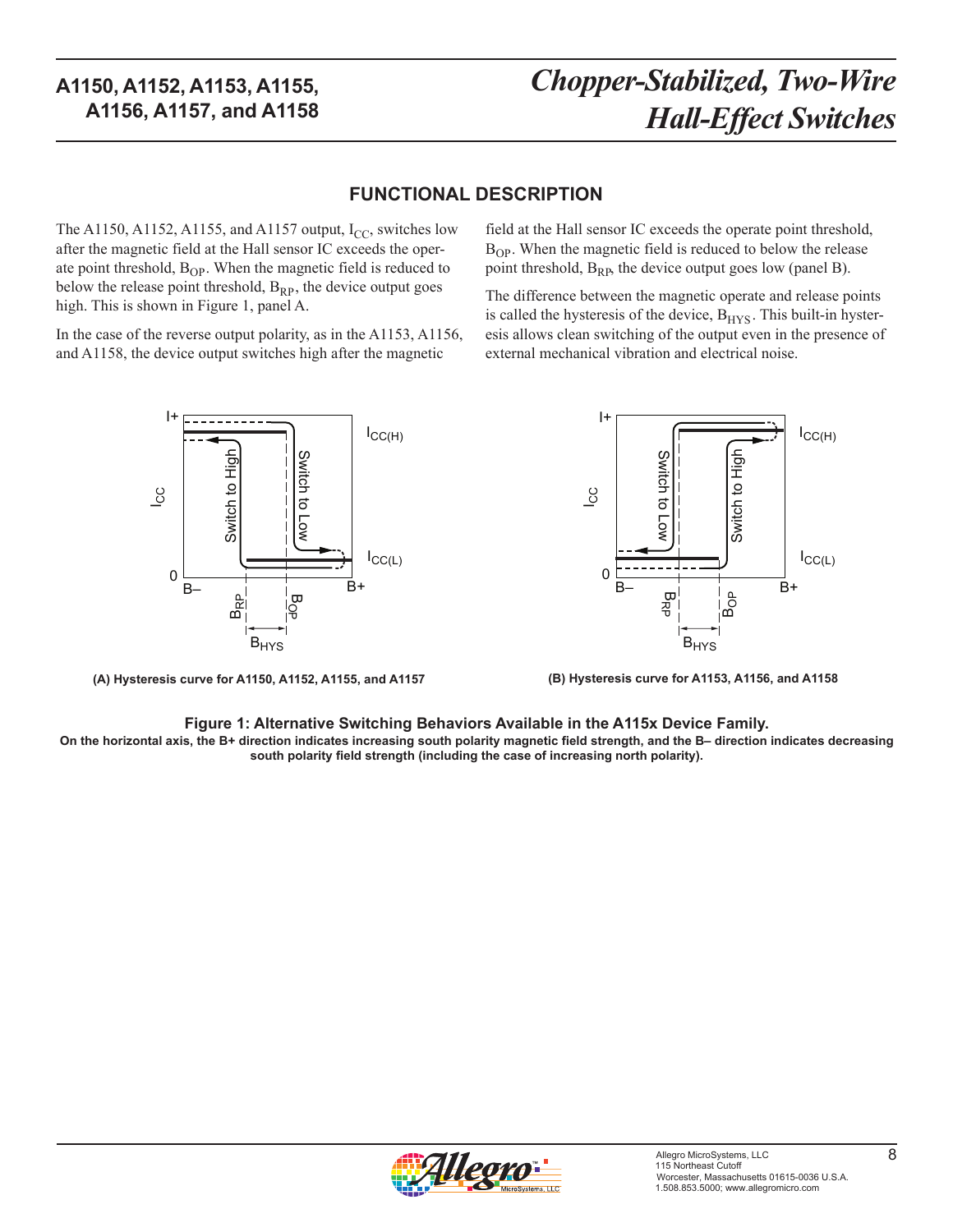

**Figure 2: Typical Application Circuits**

#### **Chopper Stabilization Technique**

When using Hall-effect technology, a limiting factor for switchpoint accuracy is the small signal voltage developed across the Hall element. This voltage is disproportionally small relative to the offset that can be produced at the output of the Hall sensor IC. This makes it difficult to process the signal while maintaining an accurate, reliable output over the specified operating temperature and voltage ranges. Chopper stabilization is a unique approach used to minimize Hall offset on the chip. The patented Allegro technique, namely Dynamic Quadrature Offset Cancellation, removes key sources of the output drift induced by thermal and mechanical stresses. This offset reduction technique is based on a signal modulation-demodulation process. The undesired offset signal is separated from the magnetic fieldinduced signal in the frequency domain, through modulation. The subsequent demodulation acts as a modulation process for the offset, causing the magnetic field-induced signal to recover

its original spectrum at base band, while the DC offset becomes a high-frequency signal. The magnetic-sourced signal then can pass through a low-pass filter, while the modulated DC offset is suppressed. The chopper stabilization technique uses a 350 kHz high frequency clock. For demodulation process, a sample and hold technique is used, where the sampling is performed at twice the chopper frequency. This high-frequency operation allows a greater sampling rate, which results in higher accuracy and faster signal-processing capability. This approach desensitizes the chip to the effects of thermal and mechanical stresses, and produces devices that have extremely stable quiescent Hall output voltages and precise recoverability after temperature cycling. This technique is made possible through the use of a BiCMOS process, which allows the use of low-offset, low-noise amplifiers in combination with high-density logic integration and sampleand-hold circuits.



**Figure 3: Chopper Stabilization Circuit (Dynamic Quadrature Offset Cancellation)** 

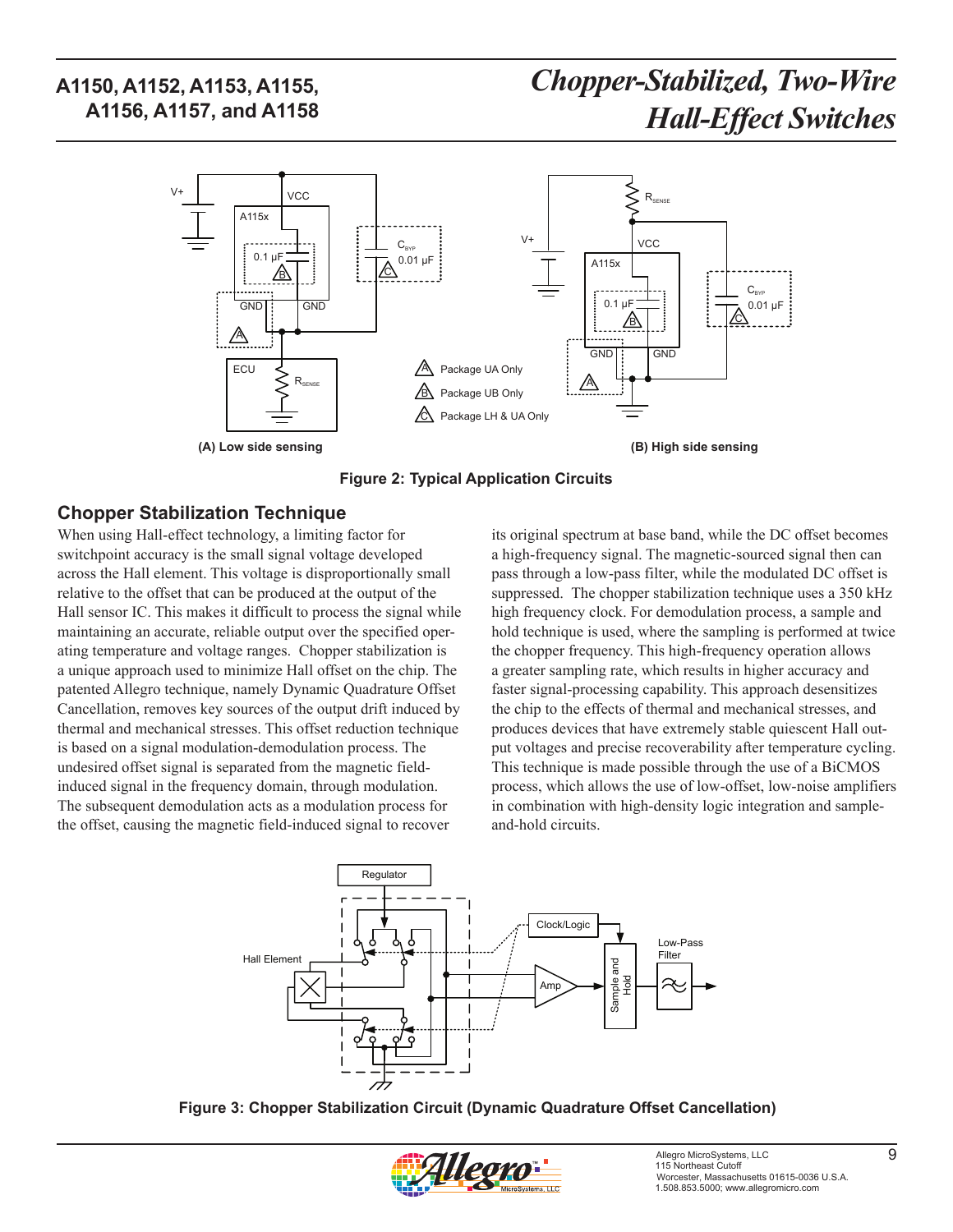#### **Power Derating**

The device must be operated below the maximum junction temperature of the device,  $T_1$ (max). Under certain combinations of peak conditions, reliable operation may require derating supplied power or improving the heat dissipation properties of the application. This section presents a procedure for correlating factors affecting operating  $T_J$ . (Thermal data is also available on the Allegro MicroSystems Web site.)

The Package Thermal Resistance,  $R_{\theta JA}$ , is a figure of merit summarizing the ability of the application and the device to dissipate heat from the junction (die), through all paths to the ambient air. Its primary component is the Effective Thermal Conductivity, K, of the printed circuit board, including adjacent devices and traces. Radiation from the die through the device case,  $R_{\text{HIC}}$ , is relatively small component of  $R_{\theta JA}$ . Ambient air temperature,  $T_A$ , and air motion are significant external factors, damped by overmolding.

The effect of varying power levels (Power Dissipation,  $P_D$ ), can be estimated. The following formulas represent the fundamental relationships used to estimate  $T_J$ , at  $P_D$ .

$$
P_D = V_{IN} \times I_{IN} \tag{1}
$$

$$
\Delta T = P_D \times R_{\theta J A} \tag{2}
$$

$$
T_J = T_A + \varDelta T \tag{3}
$$

For example, given common conditions such as:  $T_A = 25^{\circ}C$ ,  $V_{CC}$  = 12 V, I<sub>CC</sub> = 4 mA, and R<sub>θJA</sub> = 140 °C/W, then:

$$
P_D = V_{CC} \times I_{CC} = 12 \text{ V} \times 4 \text{ mA} = 48 \text{ mW}
$$

$$
\Delta T = P_D \times R_{0JA} = 48 \text{ mW} \times 140 \text{ °C/W} = 7 \text{ °C}
$$

 $T_J = T_A + \Delta T = 25$ °C + 7°C = 32°C

A worst-case estimate,  $P_D(max)$ , represents the maximum allowable power level ( $V_{CC}(max)$ ,  $I_{CC}(max)$ ), without exceeding  $T_J$ (max), at a selected  $R_{\theta JA}$  and  $T_A$ .

*Example*: Reliability for  $V_{CC}$  at  $T_A = 150^{\circ}C$ , package UA, using a low-K PCB.

Observe the worst-case ratings for the device, specifically:  $R_{\text{HJA}} = 165 \text{ °C/W}, T_{\text{J}}(\text{max}) = 165 \text{ °C}, V_{\text{CC}}(\text{max}) = 24 \text{ V}, \text{and}$  $I_{CC}(max) = 17$  mA.

Calculate the maximum allowable power level,  $P_D(max)$ . First, invert equation 3:

$$
\Delta T_{max} = T_J(max) - T_A = 165 \,^{\circ}C - 150 \,^{\circ}C = 15 \,^{\circ}C
$$

This provides the allowable increase to  $T<sub>I</sub>$  resulting from internal power dissipation. Then, invert equation 2:

$$
P_D(max) = \Delta T_{max} \div R_{\theta JA} = I5 \degree C \div I65 \degree C/W = 91 \text{ mW}
$$

Finally, invert equation 1 with respect to voltage:

$$
V_{CC(est)} = P_D(max) \div I_{CC}(max) = 91 \, \text{mW} \div 17 \, \text{mA} = 5 \, \text{V}
$$

The result indicates that, at  $T_A$ , the application and device can dissipate adequate amounts of heat at voltages  $\leq$ V<sub>CC(est)</sub>.

Compare  $V_{CC(est)}$  to  $V_{CC}(max)$ . If  $V_{CC(est)} \leq V_{CC}(max)$ , then reliable operation between  $V_{CC(est)}$  and  $V_{CC}(max)$  requires enhanced  $R_{\theta JA}$ . If  $V_{CC(est)} \ge V_{CC}(max)$ , then operation between  $V_{CC(est)}$ and  $V_{CC}(max)$  is reliable under these conditions.

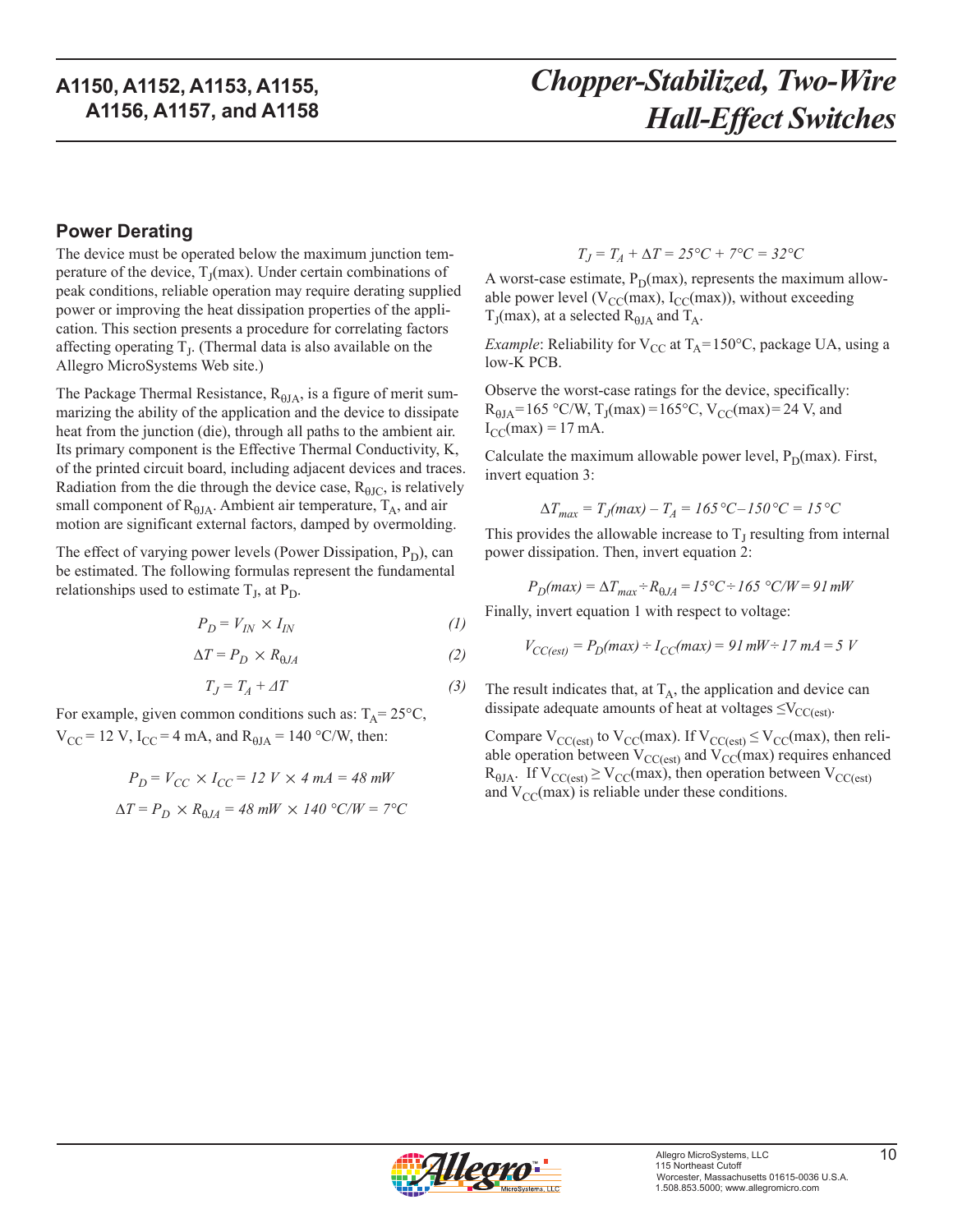# *Chopper-Stabilized, Two-Wire Hall-Effect Switches*

#### **PACKAGE OUTLINE DRAWINGS**

#### **For Reference Only – Not for Tooling Use**

(Reference DWG-2840) Dimensions in millimeters – NOT TO SCALE Dimensions exclusive of mold flash, gate burrs, and dambar protrusions Exact case and lead configuration at supplier discretion within limits shown



C Branding scale and appearance at supplier discretion

**D** Hall elements, not to scale

#### **Figure 4: Package LH, 3-Pin SOT23W**

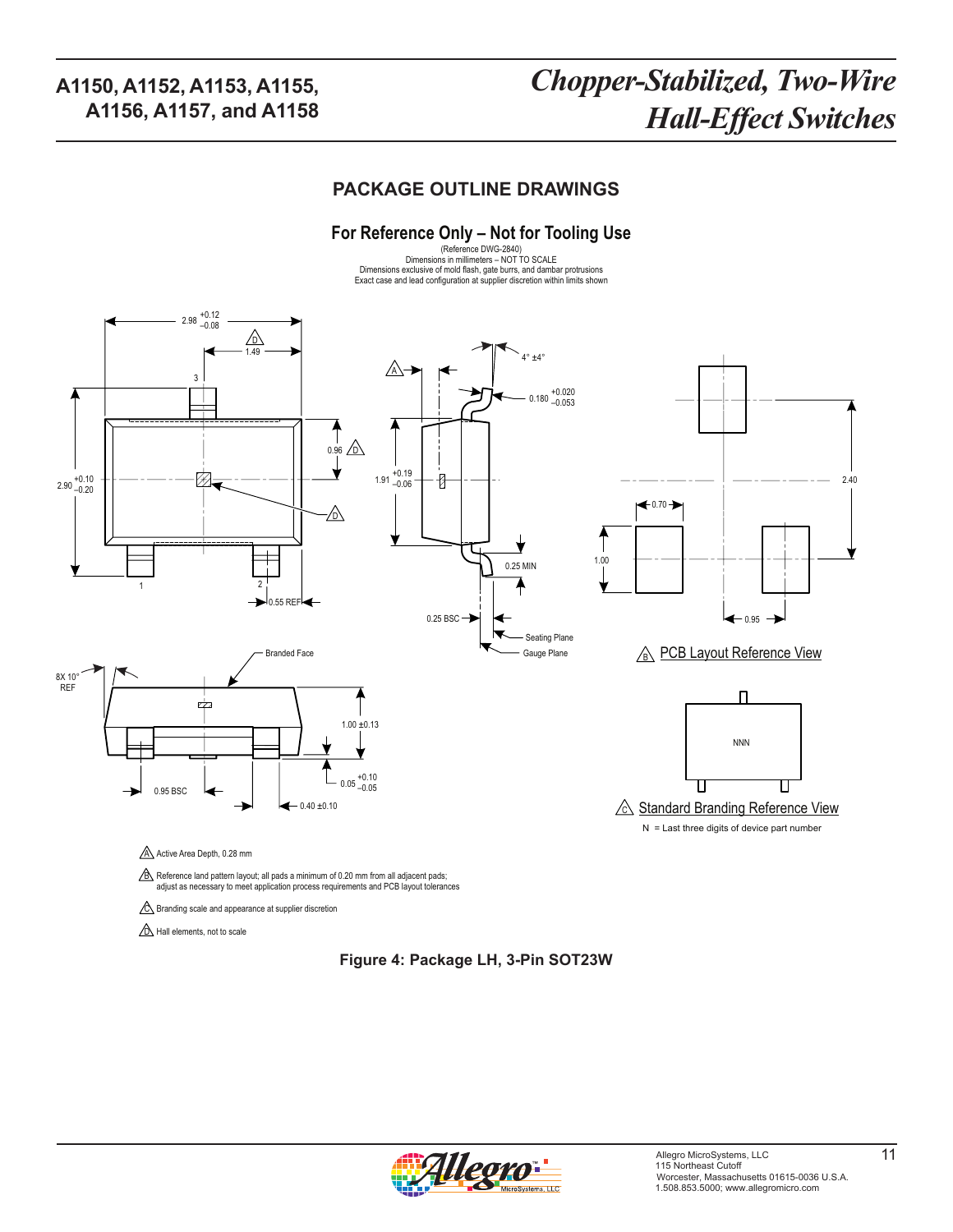# *Chopper-Stabilized, Two-Wire Hall-Effect Switches*



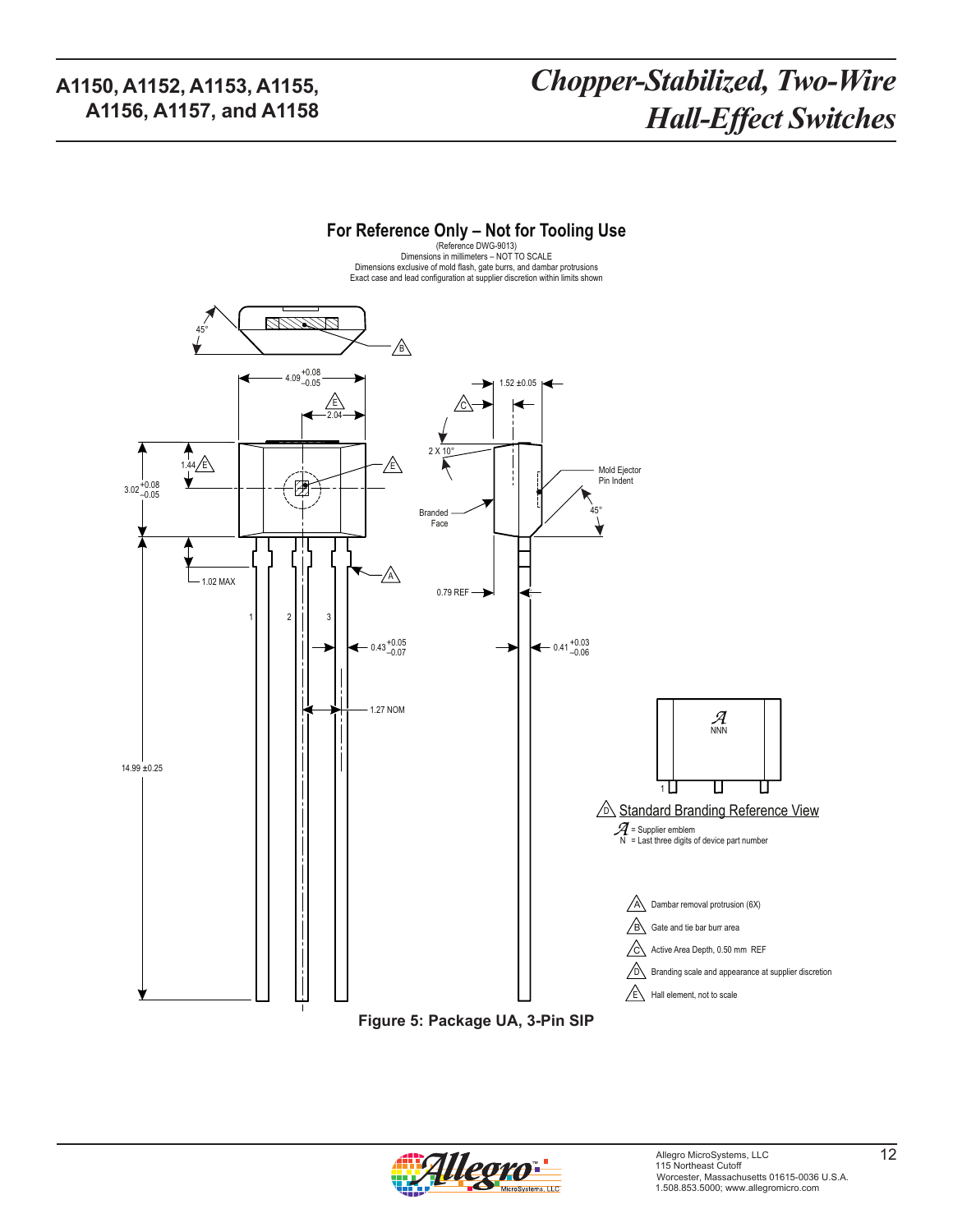# *Chopper-Stabilized, Two-Wire Hall-Effect Switches*



**Figure 6: Package UB, 2-Pin SIP**